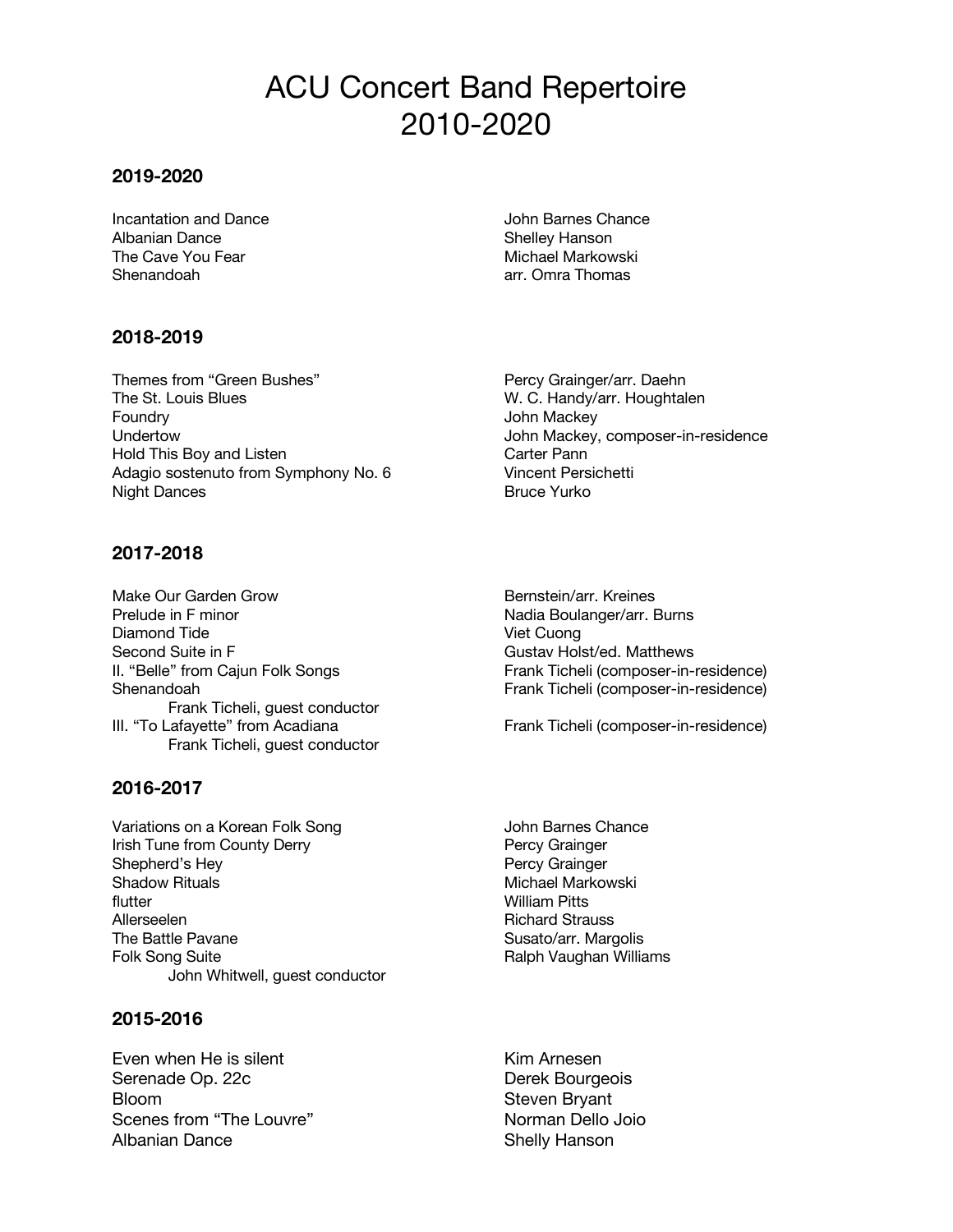Lightning Field **John Mackey** Illumination David Maslanka David Maslanka, composer-in-residence

**2014-2015**

Stargazing **Donald Erb Donald Erb** The Machine Awakes Steven Bryant Variations on a Shaker Melody Manuel Aaron Copland Requiem for a Hummingbird Marc Mellitts Prelude on a Gregorian Tune **David Maslanka** Vesuvius **Frank Ticheli** Themes from "Green Bushes" Percy Grainger/arr. Daehn Peace Like a River and the state of the state arr. Jennifer Magill (ACU '16) Melodious Thunk David Biedenbender

#### **2013-2014**

My Jesus! Oh, What Anguish Bach/arr. Reed Bali Michael Colgrass L'Inglesina Delle Cese Amazing Grace arr. Himes Courtly Airs and Dances **Ron Nelson** Ron Nelson Orient et Occident Saint-Saens/ed. Reynish Tritsch-Tratsch Polka Strauss/arr. Reed

**2012-2013**

Chorale and Alleluia **Howard Hanson** Howard Hanson Marche des Parachutistes Belges Pierre Leemans Hold This Boy and Listen Carter Pann Carter Pann, composer in residence Charm **Kevin Puts Kevin Puts** Cajun Folk Songs Frank Ticheli Folk Song Suite **R. Vaughan Williams** 

## **2011-2012**

Prelude, Siciliano, and Rondo Arnold/arr. Paynter Fantasia in G Major **Bach/arr.** Goldman Crystals **Thomas Duffy** Second Suite in F Gustav Holst Earle of Oxford's Marche Gordon Jacob "Waltz No. 2" from Jazz Suite No. 2 Shostakovich/arr. de Meij Rest Frank Ticheli

### **2010-2011**

Come, Sweet Death Bach/arr. Reed Old Churches Michael Colgrass Gandalf the Wizard Gandalf the Wizard Communisties of the United States of the United States of the United States Old Home Days **IVES/arr.** Elkus